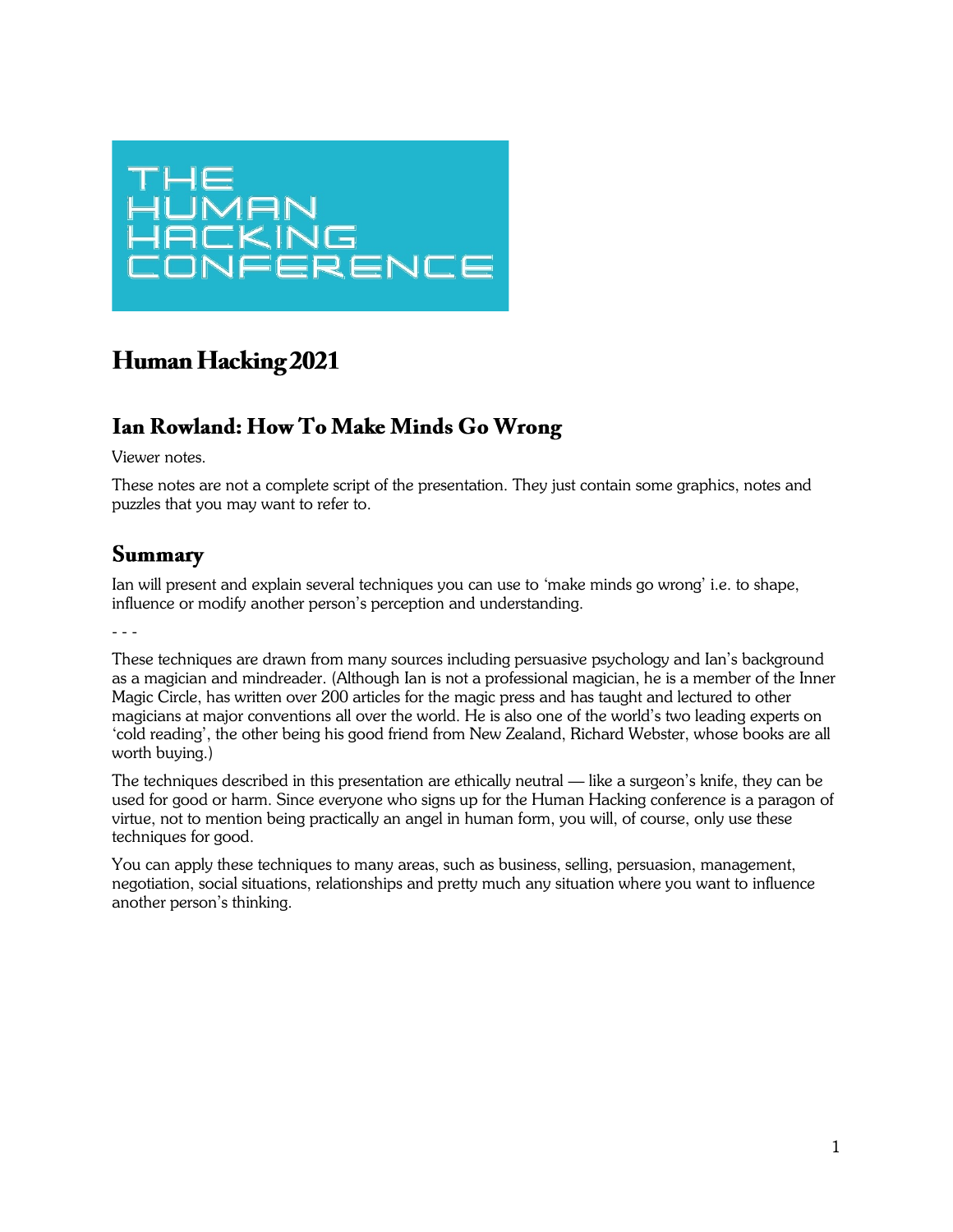## **Memory Aid**

The acronym for this presentation is: **SMART APE**. If you can remember 'Smart Ape', you can remember all the techniques involved.

**S**kewed Framing Memory and Sticky Simplicity Auto-deception Response Negation Twisted Patterns Applied Misdirection Perceived Emotional Gain (PEG) Expression and Voice

# **A Memory Test**

Be honest… how long do you think it would take you to memorise this sequence of letters? What if I told you that you could memorise them perfectly in less than ten seconds?



### **Recognise These Names?**

See if you recognise any familiar names here:

Margaret Mary Emily Anne Hyran Issur Danielovitch Demsky Ilyena Lydia Vasilievna Mironov Stefani Joanne Angelina Germanotta Christopher Sarantakos Margarita Carmen Cansino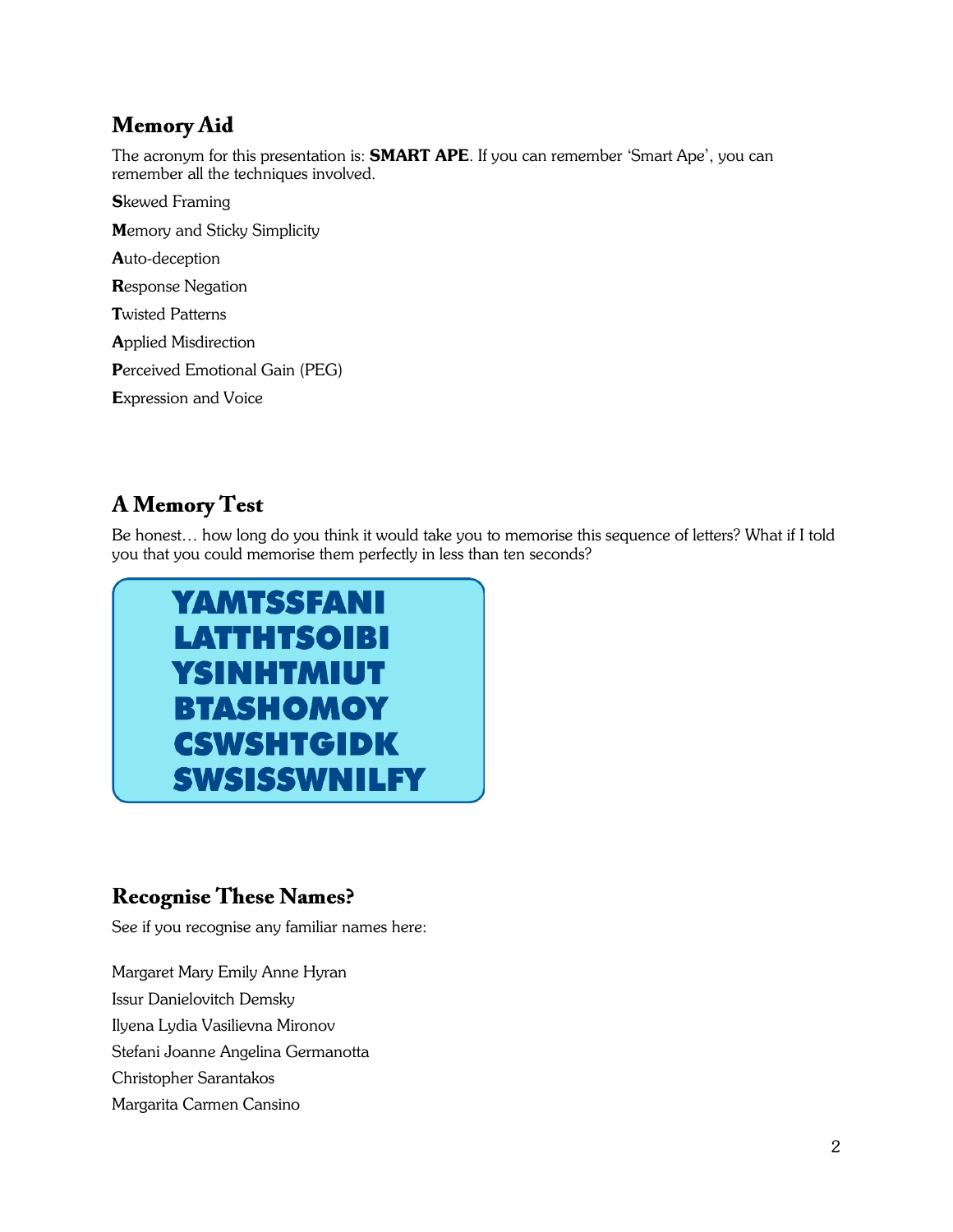## **Clip The Queen**

Here are five playing cards. I give you a 100% positive guarantee that there is only one Queen among the five and that it's the card in the middle. You will see that this is true when I turn the cards over. If I asked you to put a paperclip on the Queen, where would you put it?



### **Charpentier Illusion**

Get three identical boxes. Matchboxes or card boxes will do. Leave two of them empty so they are light. Make the third one significantly heavier, e.g. by filling it with coins. Stack them as shown with the Heavy box on top. Pick all three up using an overhand grip. Repeat this. Then just pick up the top, heavy box on its own. Your mind will tell you that the one heavy box is heavier than all three together! This is known as the Charpentier illusion or the Size/Weight illusion if you want to look it up online.